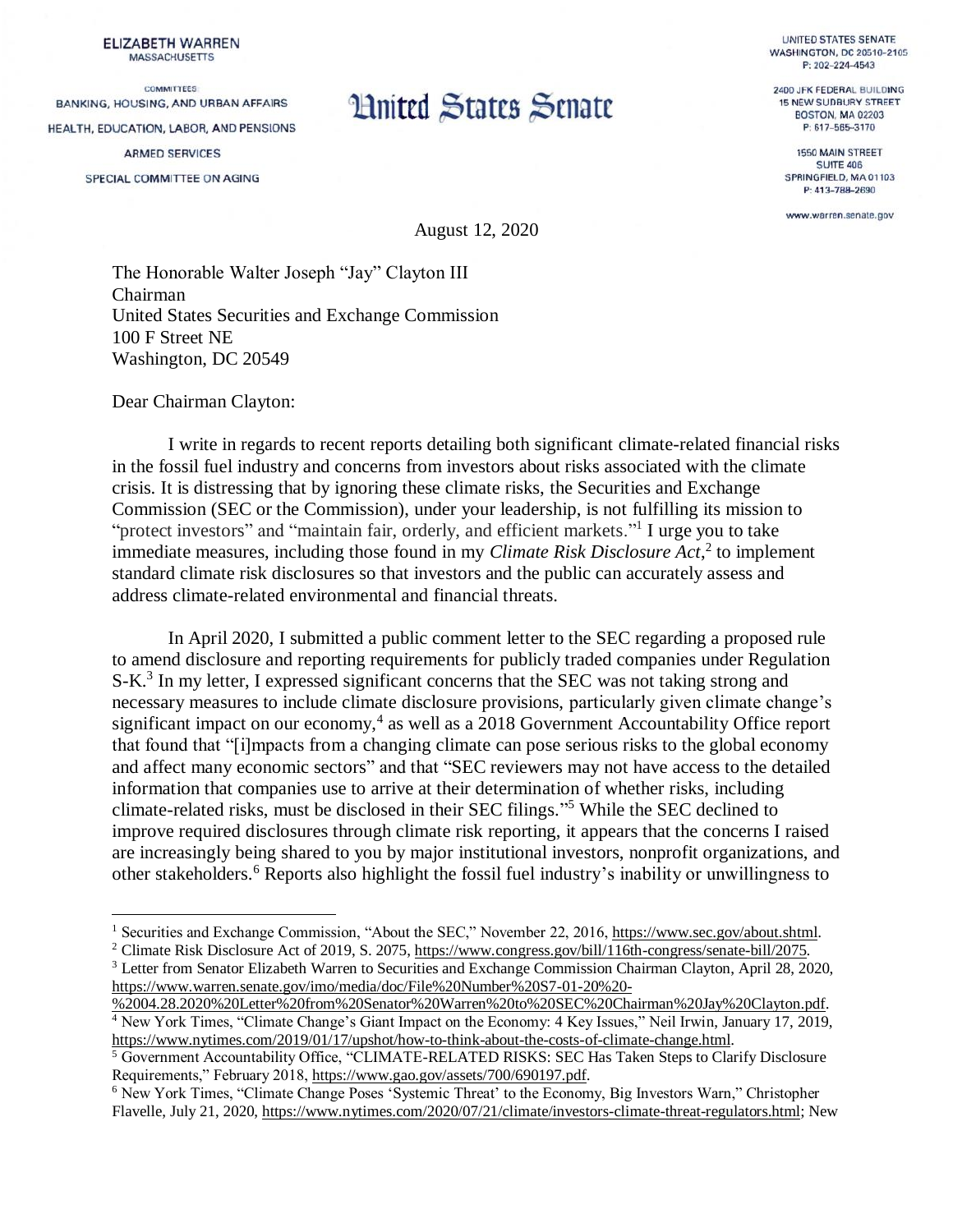account for climate risks both within their own companies and for climate risks in the broader economy, which are largely due to the lack of transparency about climate-related risks that I have raised with the Commission.<sup>7</sup>

## **Economic Threats Caused by the Climate Crisis**

Investors and the public currently lack sufficient information about the threats of the climate crisis on their investments, though the risks to our economy posed by the climate crisis continue to grow. A comprehensive international review released earlier this month found that "[t]he current pace of human-caused carbon emissions is increasingly likely to trigger irreversible damage to the planet" and that "[t]here is basically little or no chance that we are going to get lucky and find that the warming caused by our activities turns out to be minor."<sup>8</sup> These findings add to concerns raised by other studies that have estimated that "the current value of direct private investor losses globally due to the physical risks of climate change is between \$4.2 trillion and \$13.8 trillion, depending on the warming scenario" and that climate change may lead to "global economic losses [that] could mount to \$23 trillion per year—permanent damage that would far eclipse the scale of the 2007-2008 financial crisis."<sup>9</sup>

Research also shows that the increasingly rising global temperatures and its effects will "universally hurt worker health and productivity,"<sup>10</sup> that they will "increasingly disrupt and damage critical infrastructure and property,"<sup>11</sup>, and that they pose threats to national security and the ability of the Department of Defense to carry out its mission.<sup>12</sup> The devastation caused by the climate crisis will also be disproportionately felt by communities of color, low-income communities, and other frontline communities that have already withstood the worst environmental justices.<sup>13</sup>

Rather than working to address the climate crisis and protect our communities, economies, and future generations, however, the Trump administration has taken steps that will

York Times, "BlackRock C.E.O. Larry Fink: Climate Crisis Will Reshape Finance," Andrew Ross Sorkin, February 24, 2020, [https://www.nytimes.com/2020/01/14/business/dealbook/larry-fink-blackrock-climate-change.html.](https://www.nytimes.com/2020/01/14/business/dealbook/larry-fink-blackrock-climate-change.html)

<sup>7</sup> National Whistleblower Center, "Exposing a Ticking Time Bomb: How fossil fuel industry fraud is setting us up for a financial implosion – and what whisteblowers can do about it," July 2020[, https://www.whistleblowers.org/wp](https://www.whistleblowers.org/wp-content/uploads/2020/07/NWC-Climate-Risk-Disclosure-Report.pdf)[content/uploads/2020/07/NWC-Climate-Risk-Disclosure-Report.pdf.](https://www.whistleblowers.org/wp-content/uploads/2020/07/NWC-Climate-Risk-Disclosure-Report.pdf)

<sup>8</sup> Washington Post, "Major new climate study rules out less severe global warming scenarios," Andrew Freedman and Chris Mooney, July 22, 2020[, https://www.washingtonpost.com/weather/2020/07/22/climate-sensitivity-co2/.](https://www.washingtonpost.com/weather/2020/07/22/climate-sensitivity-co2/) <sup>9</sup> Center for American Progress, "Climate Change Threatens the Stability of the Financial System," Gregg Gelzinis

and Graham Steele, November 21, 2019,

[https://www.americanprogress.org/issues/economy/reports/2019/11/21/477190/climate-change-threatens-stability](https://www.americanprogress.org/issues/economy/reports/2019/11/21/477190/climate-change-threatens-stability-financial-system/)[financial-system/.](https://www.americanprogress.org/issues/economy/reports/2019/11/21/477190/climate-change-threatens-stability-financial-system/)

<sup>10</sup> Moody's Analytics, "The Economic Implications of Climate Change," Chris Lafakis, Laura Ratz, Emily Fazio, and Maria Cosma, June 2019, [https://www.moodysanalytics.com/-/media/article/2019/economic-implications-of](https://www.moodysanalytics.com/-/media/article/2019/economic-implications-of-climate-change.pdf)[climate-change.pdf.](https://www.moodysanalytics.com/-/media/article/2019/economic-implications-of-climate-change.pdf)

<sup>11</sup> *Id.*

<sup>&</sup>lt;sup>12</sup> Government Accountability Office, "CLIMATE RESILIENCE: Actions Needed to Ensure DOD Considers Climate Risks to Contractors as Part of Acquisition, Supply, and Risk Assessment," June 2020,

[https://www.warren.senate.gov/imo/media/doc/climate%20change%20contractors%20report.pdf.](https://www.warren.senate.gov/imo/media/doc/climate%20change%20contractors%20report.pdf)

<sup>&</sup>lt;sup>13</sup> Brookings Institution, "Ten facts about the economics of climate change and climate policy," Ryan Nunn, Jimmy O'Donnell, Jay Shambaugh, Lawrence Goulder, Charles Kolstad, and Xianling Long, October 23, 2019, [https://www.brookings.edu/research/ten-facts-about-the-economics-of-climate-change-and-climate-policy/.](https://www.brookings.edu/research/ten-facts-about-the-economics-of-climate-change-and-climate-policy/)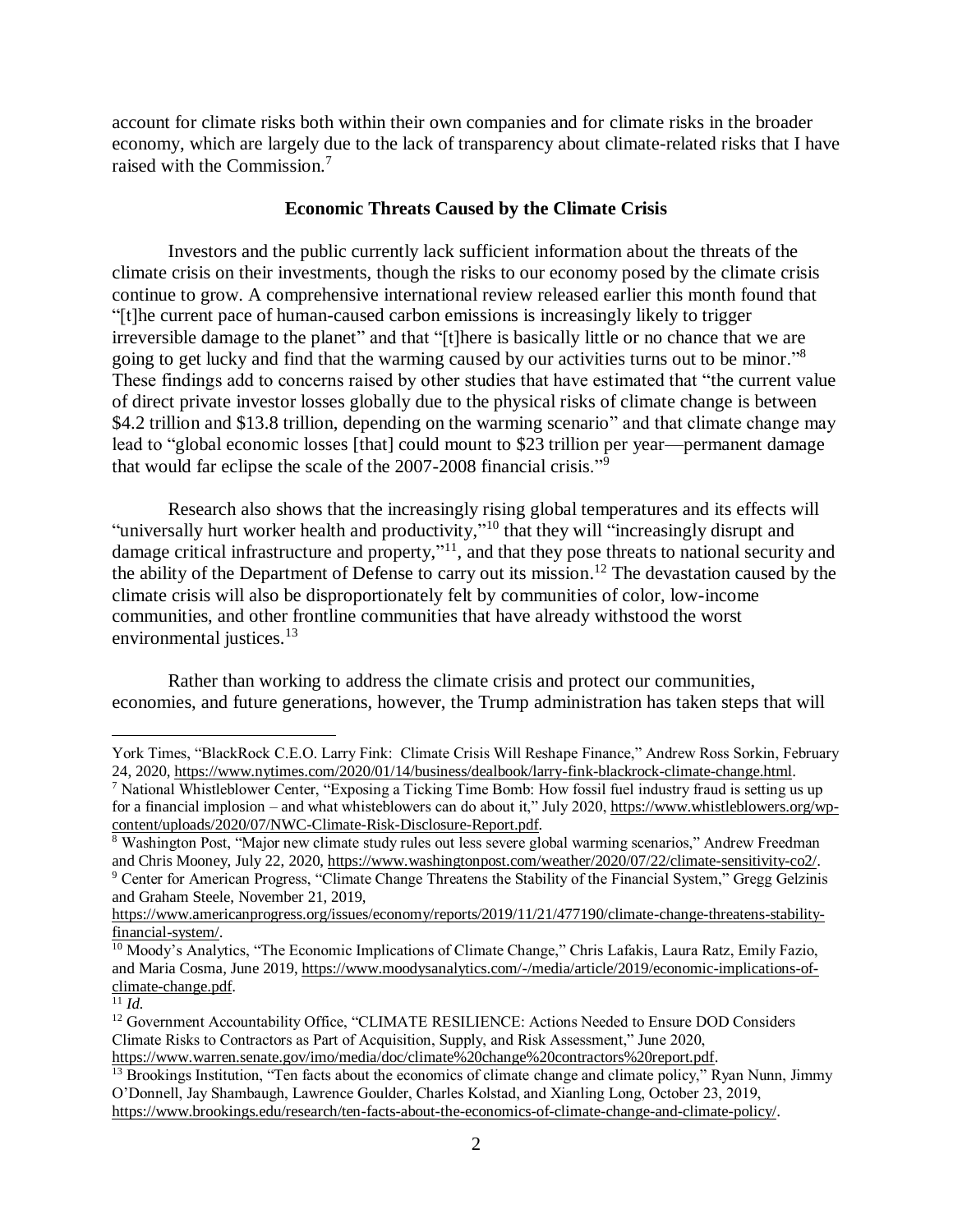exacerbate the climate crisis or weaken the ability to address climate change. Reports show that the Trump administration has reportedly worked to embed climate denial in scientific research.<sup>14</sup> Throughout the Trump administration's tenure, the administration has worked to eliminate or weaken over 100 environmental safeguards, including those on "planet-warming carbon dioxide emissions from power plants and from cars and trucks, and rolled back many more rules governing clean air, water and toxic chemicals."<sup>15</sup> Given the dire economic consequences caused by climate change and an administration that makes these problems worse, the SEC should listen to investors and stakeholders and act swiftly to protect our economy from these worsening effects by giving the public the tools necessary to assess the impacts and risks on individual companies and throughout the economy.

# **Investors and Stakeholders Urge the SEC to Require Standard Climate Risk Disclosures**

Earlier this month, a group of institutional investors and fund managers, businesses, and former regulators and lawmakers sent you a letter about the "systemic threat to financial markets and the real economy, with significant disruptive consequences on asset valuations and our nation's economic stability" posed by the climate crisis.<sup>16</sup> The group also sent similar letters to the heads of the Federal Reserve System Board of Governors, Office of the Comptroller of the Currency, Federal Deposit Insurance Corporation, Commodity Futures Trading Commission, Federal Insurance Office, Federal Housing Finance Agency, Financial Stability Oversight Council, and various state regulators.<sup>17</sup> The letter calls on you to "implement a broader range of actions to explicitly integrate climate change across your mandates" and states, "[s]uch actions are needed to protect the economy from any further disruptive shocks."<sup>18</sup>

The group of stakeholders, which include "some of the largest pension funds in the country,"<sup>19</sup> also urged you to consider recommendations in Ceres's June 2020 report, which states that, among other steps, the SEC should:

- "Analyze climate risk impacts on the securities markets and on the SEC mandate, and consider establishing a cross-divisional taskforce to allow for coordinated responses.
- "Make clear that consideration of material environmental, social and governance (ESG) risk factors, such as climate change, is consistent with investor fiduciary duty.

[https://www.nytimes.com/interactive/2020/climate/trump-environment-rollbacks.html.](https://www.nytimes.com/interactive/2020/climate/trump-environment-rollbacks.html) <sup>16</sup> Ceres, "40 investors with nearly \$1 trillion to join other leaders to urge U.S. financial regulators to act on climate," press release, July 21, 2020, [https://www.ceres.org/news-center/press-releases/40-investors-nearly-1](https://www.ceres.org/news-center/press-releases/40-investors-nearly-1-trillion-join-other-leaders-urge-us-financial) [trillion-join-other-leaders-urge-us-financial.](https://www.ceres.org/news-center/press-releases/40-investors-nearly-1-trillion-join-other-leaders-urge-us-financial)

<sup>&</sup>lt;sup>14</sup> New York Times, "A Trump Insider Embeds Climate Denial in Scientific Research," Hiroko Tabuchi, March 2, 2020, [https://www.nytimes.com/2020/03/02/climate/goks-uncertainty-language-interior.html.](https://www.nytimes.com/2020/03/02/climate/goks-uncertainty-language-interior.html)

<sup>&</sup>lt;sup>15</sup> New York Times, "The Trump Administration Is Reversing 100 Environmental Rules. Here's the Full List.," Nadja Popovich, Livia Albeck-Ripka, and Kendra Pierre-Louis, July 15, 2020,

 $\overline{^{17}$  *Id.* 

<sup>&</sup>lt;sup>18</sup> Letter from Ceres and other nonprofits, investors, businesses, and individuals to Securities and Exchange Commission Chairman Clayton, July 21, 2020,

[https://www.ceres.org/sites/default/files/Federal%20Regulators%20Letter.pdf.](https://www.ceres.org/sites/default/files/Federal%20Regulators%20Letter.pdf)

<sup>&</sup>lt;sup>19</sup> New York Times, "Climate Change Poses 'Systemic Threat' to the Economy, Big Investors Warn," Christopher Flavelle, July 21, 2020, [https://www.nytimes.com/2020/07/21/climate/investors-climate-threat-regulators.html.](https://www.nytimes.com/2020/07/21/climate/investors-climate-threat-regulators.html)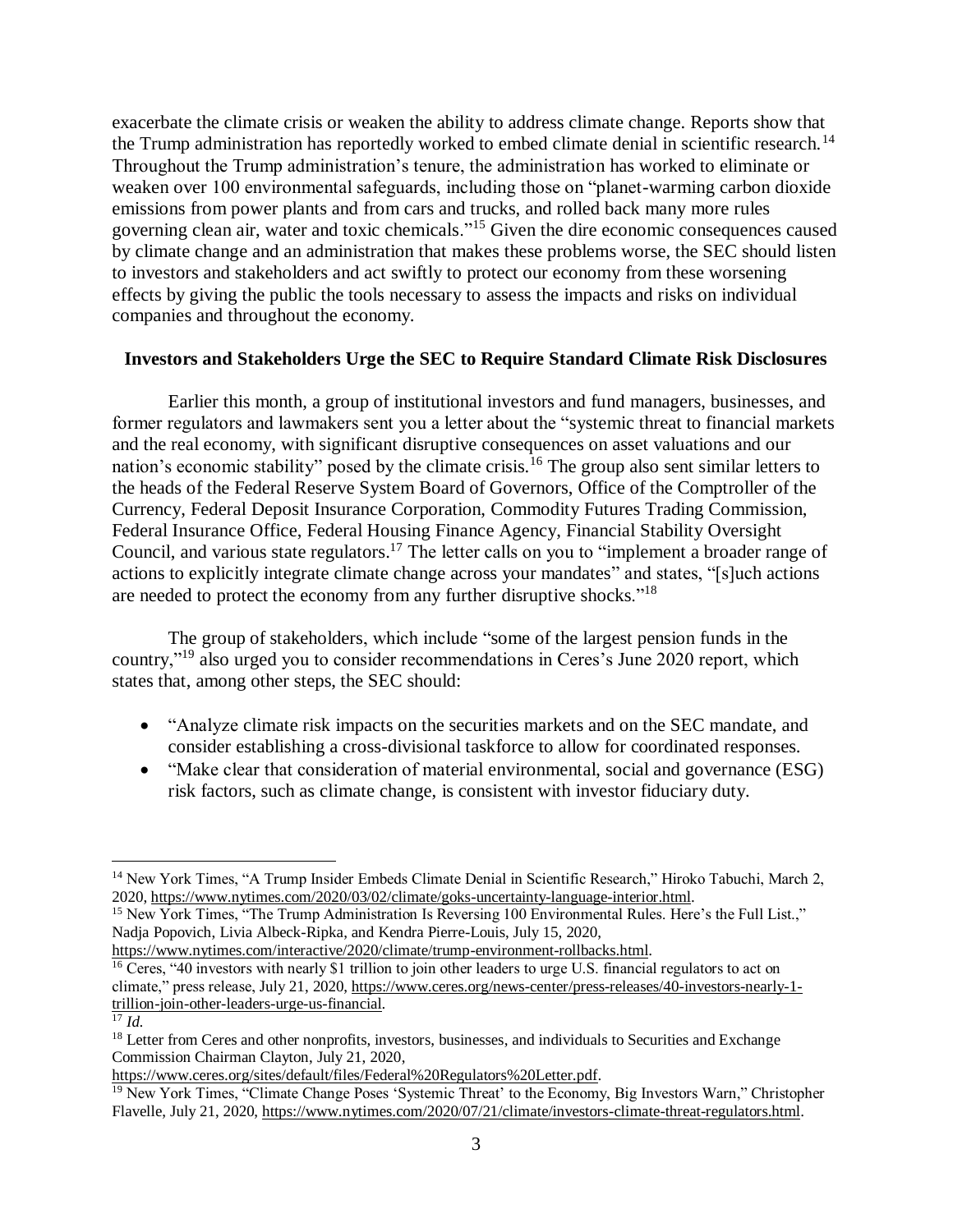- "Issue rules mandating corporate climate risk disclosure, building on the framework established by the Financial Stability Board's Task Force on Climate-related Financial Disclosures (TCFD)…
- "Direct the Public Company Accounting Oversight Board (PCAOB), overseen by the SEC, to assess whether firm audits adequately detect climate risks, and issue guidance to help auditors better understand how climate risk affects audits and accounting...
- "Encourage the Financial Accounting Standards Board to drive consistency in the way that climate risk is disclosed in financial statements.
- "Issue guidance encouraging credit raters to provide more disclosure on how climate risk factors are factored in rating decisions [and] examine the extent to which climate risk is considered by credit raters, and summarize findings in annual examination reports.<sup>"20</sup>

These recommendations are largely in line with the findings by a House Select Committee on the Climate Crisis staff report, which found that "shareholders, investors, and regulators [increasingly] demand climate-related information" and which recommends that Congress enact legislation to direct your agency to "require public companies to report climate risks in their financial disclosures."<sup>21</sup> The SEC can take these steps without new legislation,<sup>22</sup> and I urge you to immediately direct the Commission to review these recommendations and take steps to require disclosures of climate-related risks in mandatory SEC disclosures.

While you have stated that disclosures should remain based on materiality,<sup>23</sup> SEC Commissioner Allison Herren Lee has addressed these concerns about climate-related disclosures, stating that "[i]nvestors have been clear that this information is material to their decision-making process, and a growing body of research confirms that," but that "the broad, principles-based 'materiality' standard has not produced sufficient disclosure to ensure that investors are getting the information they need—that is, disclosures that are consistent, reliable, and comparable," and that the SEC's "routine disclosure review process could be used to improve disclosure under the materiality standard."<sup>24</sup> Commissioner Lee also acknowledged that "investors are overwhelmingly telling us, through comment letters and petitions for rulemaking, that they need consistent, reliable, and comparable disclosures of the risks and opportunities related to sustainability measures, particularly climate risk."<sup>25</sup>

<sup>&</sup>lt;sup>20</sup> Ceres, "Addressing Climate As a Systemic Risk: A call to action for U.S. financial regulators: Executive Summary," June 1, 2020, [https://www.ceres.org/sites/default/files/2020-](https://www.ceres.org/sites/default/files/2020-05/Financial%20Regulator%20Executive%20Summary%20FINAL.pdf)

[<sup>05/</sup>Financial%20Regulator%20Executive%20Summary%20FINAL.pdf.](https://www.ceres.org/sites/default/files/2020-05/Financial%20Regulator%20Executive%20Summary%20FINAL.pdf)

<sup>&</sup>lt;sup>21</sup> House Select Committee on the Climate Crisis, "Solving the Climate Crisis: The Congressional Action Plan for a Clean Energy Economy and a Healthy, Resilient, and Just America," June 30, 2020,

[https://climatecrisis.house.gov/sites/climatecrisis.house.gov/files/Climate%20Crisis%20Action%20Plan.pdf.](https://climatecrisis.house.gov/sites/climatecrisis.house.gov/files/Climate%20Crisis%20Action%20Plan.pdf) <sup>22</sup> New York Times, "Climate Change Poses 'Systemic Threat' to the Economy, Big Investors Warn," Christopher

Flavelle, July 21, 2020, [https://www.nytimes.com/2020/07/21/climate/investors-climate-threat-regulators.html.](https://www.nytimes.com/2020/07/21/climate/investors-climate-threat-regulators.html) <sup>23</sup> Securities and Exchange Commission, "Statement on Proposed Amendments to Modernize and Enhance Financial Disclosures; Other Ongoing Disclosure Modernization Initiatives; Impact of the Coronavirus; Environmental and Climate-Related Disclosure," Public Statement by Jay Clayton, January 30, 2020, [https://www.sec.gov/news/public](https://www.sec.gov/news/public-statement/clayton-mda-2020-01-30)[statement/clayton-mda-2020-01-30.](https://www.sec.gov/news/public-statement/clayton-mda-2020-01-30)

<sup>&</sup>lt;sup>24</sup> Securities and Exchange Commission, "'Modernizing' Regulation S-K: Ignoring the Elephant in the Room," Public Statement by Allison Herren Lee, January 30, 2020, [https://www.sec.gov/news/public-statement/lee-mda-](https://www.sec.gov/news/public-statement/lee-mda-2020-01-30)[2020-01-30.](https://www.sec.gov/news/public-statement/lee-mda-2020-01-30)

<sup>25</sup> *Id.*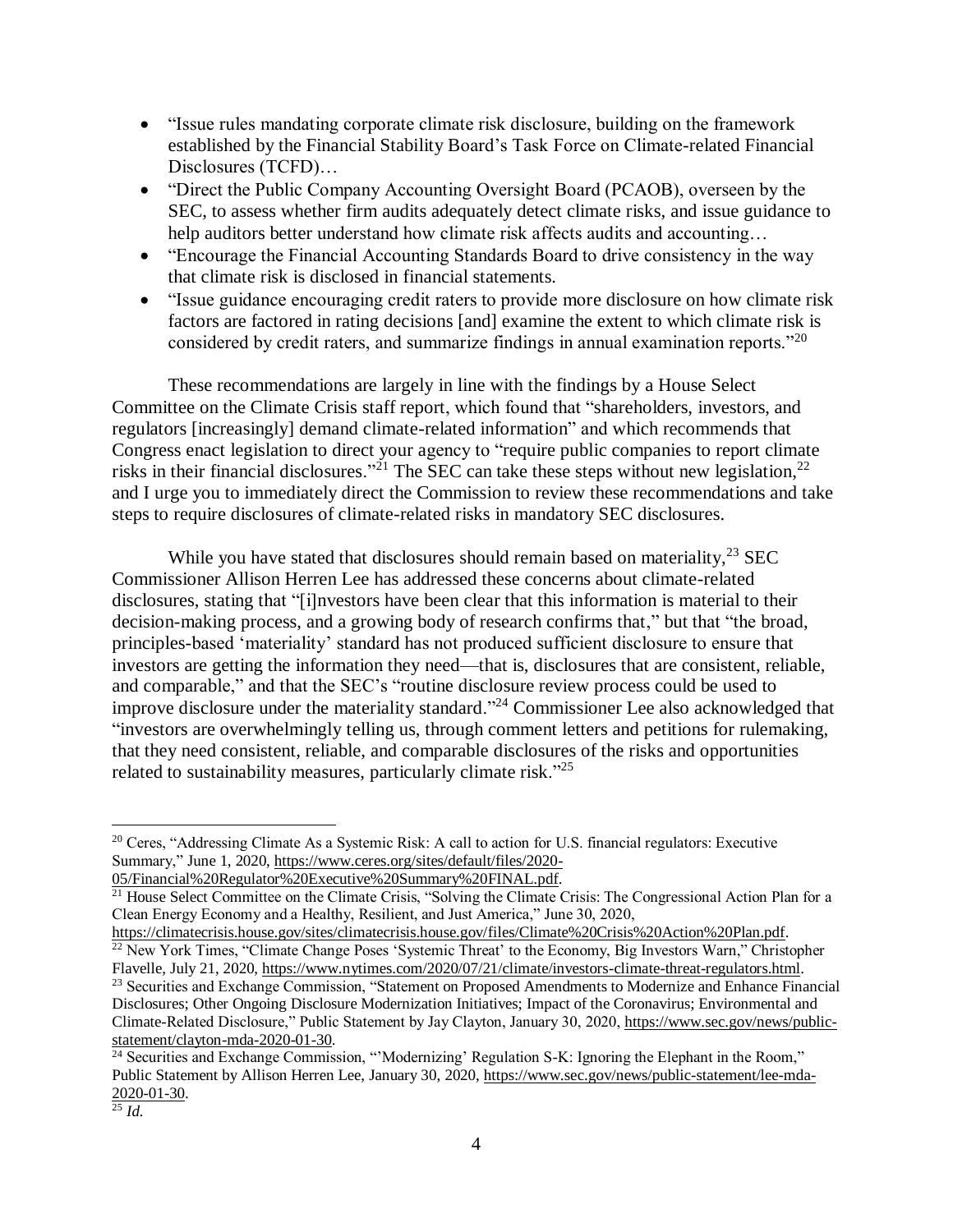#### **Possibility of Deception in Fossil Fuel Industry Disclosures**

A lack of climate risk disclosure by public companies also provides perverse incentives for companies, particularly those in the fossil fuel industry, to limit or downplay the physical and transition risks associated with the climate crisis in their SEC disclosures. A new report by the National Whistleblower Center also shows that the systemic risks caused by the climate crisis are worsened by deception and potential fraud in the fossil fuel industry.<sup>26</sup> According to the report, "[c]oncealment of climate risks is a matter of great public interest because when it is successful, it harms investors, the environment and the economy. Investors who provide capital to these companies suffer because they invest based on a false sense of the companies' readiness for the transition to a low-carbon economy and for the physical shocks of climate change.<sup>"27</sup> It also states, "[t]he fossil fuel sector is a prime example of an industry sector with incentives to commit fraud given that its financial stability and profitability are greatly threatened by industry conditions and larger economic trends."<sup>28</sup>

Without mandatory, uniform risk disclosure standards, fossil fuel companies are therefore able to limit transparency regarding how they are preparing for transitions to a clean energy economy, their justifications for optimistic price assumptions, their plans to remove greenhouse gases from their emissions, and climate-related damage to assets and infrastructure. Financial statements of fossil fuel companies may therefore omit information about risks that may materially impact returns. Requiring public companies to include information about climaterelated risks in their mandatory SEC filings would better allow the Commission to mitigate the incentives for deception regarding climate risks and give the SEC stronger tools to take enforcement actions to protect investors and the economy.

## **Solution for Lack of Standardized Climate Risk Disclosure**

The *Climate Risk Disclosure Act*, and a companion bill led by Representative Sean Casten (D-IL-06) that passed the House Financial Services Committee last year,  $^{29}$  would address many the issues raised by investors and reduce the possibility of deception found in the fossil fuel industry by requiring rigorous disclosures of critical information about climate-related risks by all public companies. $30$  These disclosures would include:

- Companies' direct and indirect greenhouse gas emissions;
- The total amount of assets related to fossil fuel that companies own or manage;

<sup>&</sup>lt;sup>26</sup> National Whistleblower Center, "Exposing a Ticking Time Bomb: How Fossil Fuel Industry Fraud is Setting Us Up for a Financial Implosion – and What Whistleblowers Can Do About It," July 23, 2020,

[https://www.whistleblowers.org/news/new-report-warns-that-fossil-fuel-industry-deception-about-climate-risks](https://www.whistleblowers.org/news/new-report-warns-that-fossil-fuel-industry-deception-about-climate-risks-represents-a-ticking-time-bomb-threatening-the-global-financial-system/)[represents-a-ticking-time-bomb-threatening-the-global-financial-system/.](https://www.whistleblowers.org/news/new-report-warns-that-fossil-fuel-industry-deception-about-climate-risks-represents-a-ticking-time-bomb-threatening-the-global-financial-system/)

<sup>27</sup> *Id.*

<sup>28</sup> *Id.*

<sup>&</sup>lt;sup>29</sup> Office of Representative Sean Casten, "Casten, Warren 'Climate Risk Disclosure' Act Passes House Financial Services Committee," press release, July 17, 2019, [https://casten.house.gov/media/press-releases/casten-warren](https://casten.house.gov/media/press-releases/casten-warren-climate-risk-disclosure-act-passes-house-financial-services)[climate-risk-disclosure-act-passes-house-financial-services.](https://casten.house.gov/media/press-releases/casten-warren-climate-risk-disclosure-act-passes-house-financial-services)

<sup>&</sup>lt;sup>30</sup> Climate Risk Disclosure Act of 2019, S. 2075[, https://www.congress.gov/bill/116th-congress/senate-bill/2075.](https://www.congress.gov/bill/116th-congress/senate-bill/2075)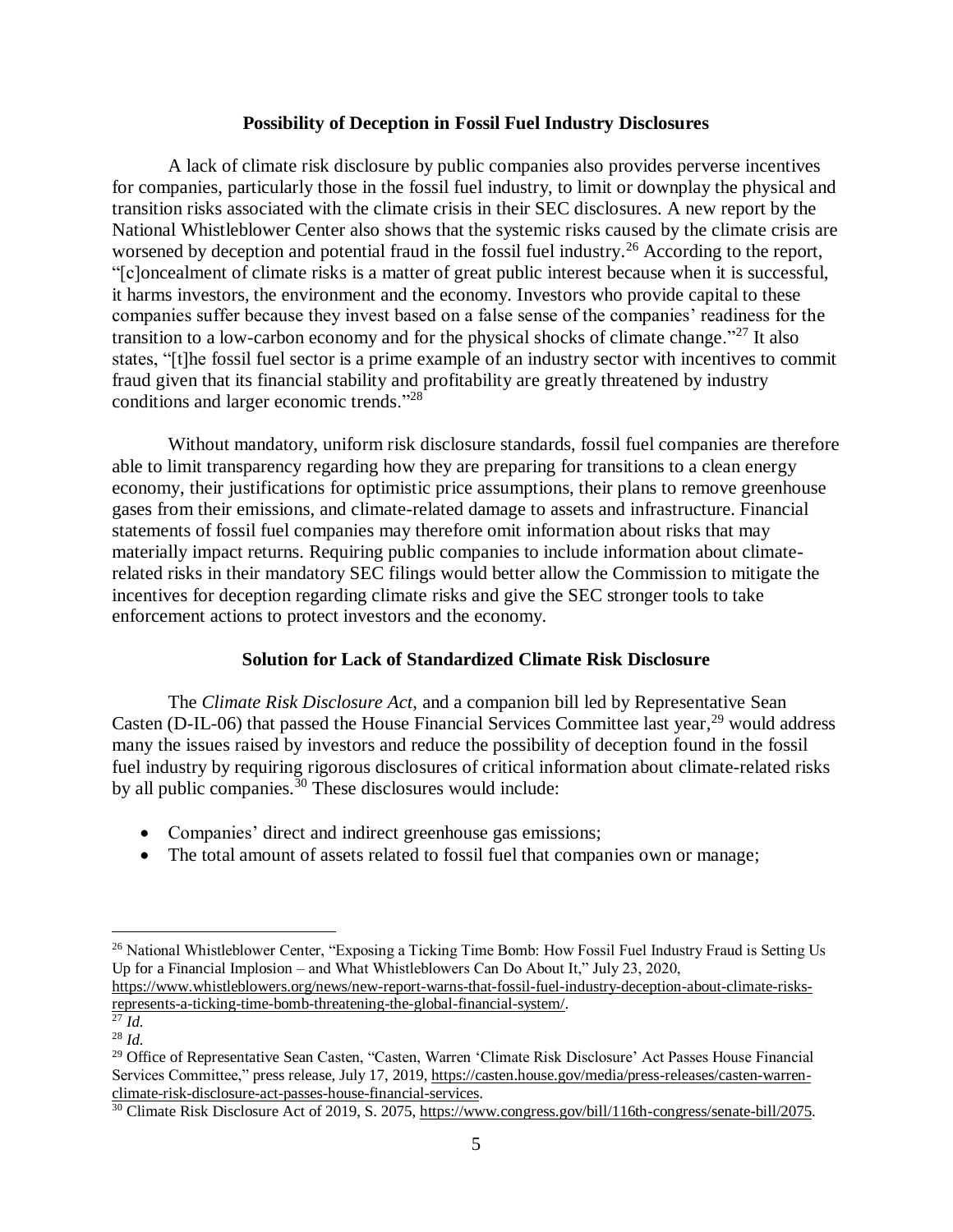- How companies' valuations would be affected if climate change continues at its current pace or if policymakers successfully restrict greenhouse emissions to meet the 1.5 degrees Celsius above pre-industrial levels goal in the Paris Agreement;<sup>31</sup> and
- Companies' risk management strategies related to the physical and transition risks posed by the climate crisis. $32$

These disclosures, however, do not require legislation. The SEC can require them using its current authority under Section 13 of the *Securities Exchange Act of 1934*. <sup>33</sup> While I am disappointed that the SEC did not implement these requirements as it considers potential changes to financial disclosures, such as proposed amendments to Regulation  $S-K$ <sup>34</sup> and while I will work to make my bill law, I urge you to take immediate action to require mandatory climate disclosures and ensure that investors and the public have the tools and information they need to assess climate-related risks, prevent deception about fossil fuel assets, and make well-informed investment decisions.

In order to better understand how the Commission views climate-related risks and the concerns raised by institutional investors and other stakeholders, as well as my *Climate Risk Disclosure Act*, I urge you to respond to the following questions no later than Wednesday, August 26, 2020.

- 1. The group of stakeholders that wrote to you on July 21, 2020, regarding the systemic threat of climate change, which include "some of the largest pension funds in the country,"<sup>35</sup> urged you to consider recommendations in Ceres's June 2020 report.<sup>36</sup>
	- a. Please explain your views on each of the following recommendations included in the June 2020 Ceres report:
		- i. "Analyze climate risk impacts on the securities markets and on the SEC mandate, and consider establishing a cross-divisional taskforce to allow for coordinated responses.
		- ii. "Make clear that consideration of material environmental, social and governance (ESG) risk factors, such as climate change, is consistent with investor fiduciary duty.

<sup>31</sup> United Nations Framework Convention on Climate Change, "The Paris Agreement," Accessed August 7, 2020, [https://unfccc.int/process-and-meetings/the-paris-agreement/the-paris-agreement.](https://unfccc.int/process-and-meetings/the-paris-agreement/the-paris-agreement)

<sup>&</sup>lt;sup>32</sup> Office of Senator Elizabeth Warren, "Senator Warren, Representative Casten Lead Colleagues Introducing a Bill to Require Every Public Company to Disclose Climate-Related Risks," press release, July 10, 2019,

[https://www.warren.senate.gov/newsroom/press-releases/senator-warren-representative-casten-lead-colleagues](https://www.warren.senate.gov/newsroom/press-releases/senator-warren-representative-casten-lead-colleagues-introducing-a-bill-to-require-every-public-company-to-disclose-climate-related-risks)[introducing-a-bill-to-require-every-public-company-to-disclose-climate-related-risks.](https://www.warren.senate.gov/newsroom/press-releases/senator-warren-representative-casten-lead-colleagues-introducing-a-bill-to-require-every-public-company-to-disclose-climate-related-risks)

 $33$  15 U.S.C. 78m.

<sup>&</sup>lt;sup>34</sup> Letter from Senator Elizabeth Warren to Securities and Exchange Commission Chairman Clayton, April 28, 2020, [https://www.warren.senate.gov/imo/media/doc/File%20Number%20S7-01-20%20-](https://www.warren.senate.gov/imo/media/doc/File%20Number%20S7-01-20%20-%2004.28.2020%20Letter%20from%20Senator%20Warren%20to%20SEC%20Chairman%20Jay%20Clayton.pdf)

[<sup>%2004.28.2020%20</sup>Letter%20from%20Senator%20Warren%20to%20SEC%20Chairman%20Jay%20Clayton.pdf.](https://www.warren.senate.gov/imo/media/doc/File%20Number%20S7-01-20%20-%2004.28.2020%20Letter%20from%20Senator%20Warren%20to%20SEC%20Chairman%20Jay%20Clayton.pdf) <sup>35</sup> New York Times, "Climate Change Poses 'Systemic Threat' to the Economy, Big Investors Warn," Christopher

Flavelle, July 21, 2020, [https://www.nytimes.com/2020/07/21/climate/investors-climate-threat-regulators.html.](https://www.nytimes.com/2020/07/21/climate/investors-climate-threat-regulators.html) <sup>36</sup> Ceres, "Addressing Climate As a Systemic Risk: A call to action for U.S. financial regulators: Executive Summary," June 1, 2020, [https://www.ceres.org/sites/default/files/2020-](https://www.ceres.org/sites/default/files/2020-05/Financial%20Regulator%20Executive%20Summary%20FINAL.pdf)

[<sup>05/</sup>Financial%20Regulator%20Executive%20Summary%20FINAL.pdf.](https://www.ceres.org/sites/default/files/2020-05/Financial%20Regulator%20Executive%20Summary%20FINAL.pdf)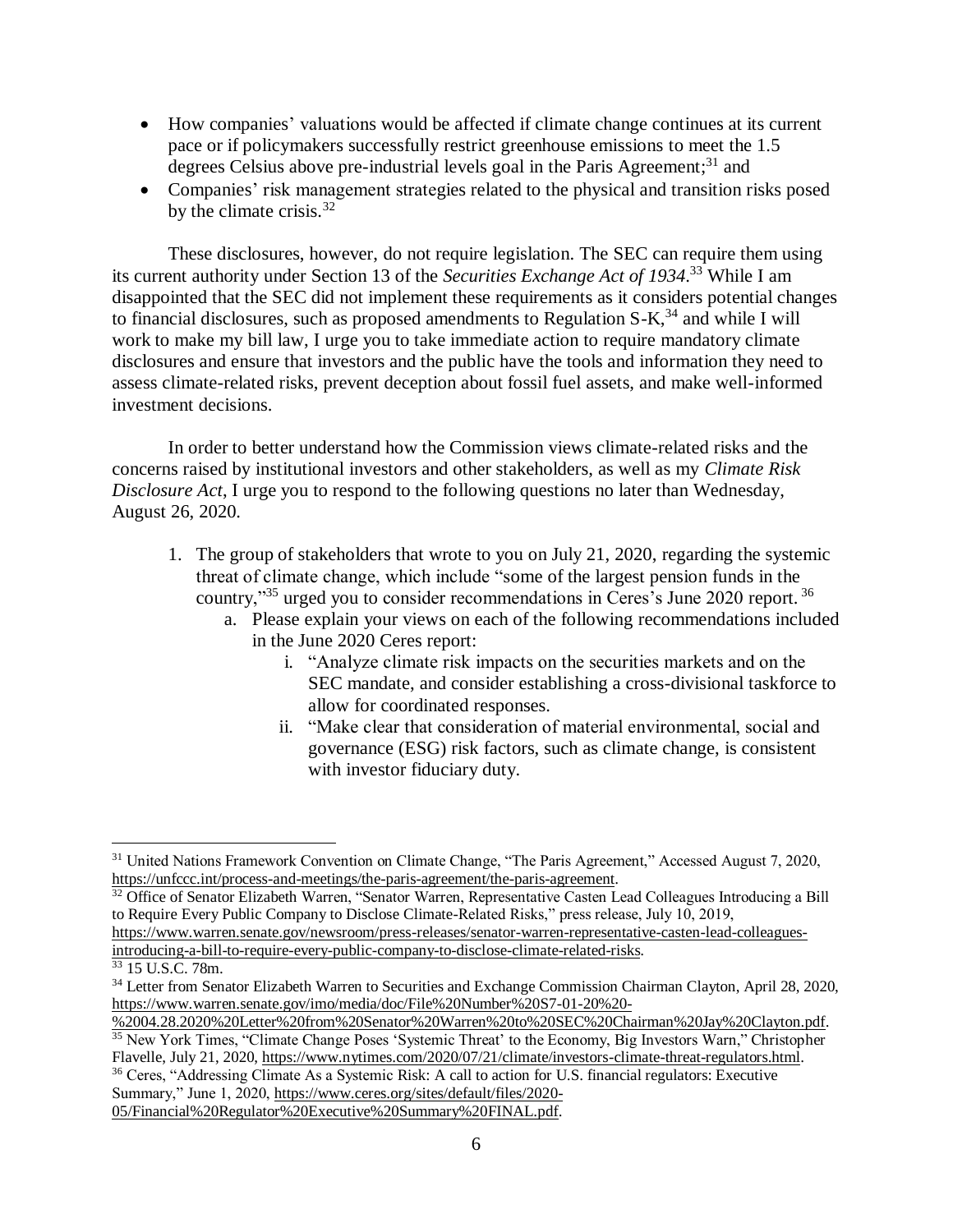- iii. "Issue rules mandating corporate climate risk disclosure, building on the framework established by the Financial Stability Board's Task Force on Climate-related Financial Disclosures (TCFD)…
- iv. "Direct the Public Company Accounting Oversight Board (PCAOB), overseen by the SEC, to assess whether firm audits adequately detect climate risks, and issue guidance to help auditors better understand how climate risk affects audits and accounting…
- v. "Encourage the Financial Accounting Standards Board to drive consistency in the way that climate risk is disclosed in financial statements.
- vi. "Issue guidance encouraging credit raters to provide more disclosure on how climate risk factors are factored in rating decisions [and] examine the extent to which climate risk is considered by credit raters, and summarize findings in annual examination reports."<sup>37</sup>
- 2. In your public statement regarding proposed amendments to Regulation S-K, you stated that disclosures should remain based on materiality. <sup>38</sup> SEC Commissioner Allison Herren Lee, however, addressed your concerns about climate-related disclosures, stating that "[i]nvestors have been clear that this information is material to their decision-making process, and a growing body of research confirms that," that "the broad, principles-based 'materiality' standard has not produced sufficient disclosure to ensure that investors are getting the information they need—that is, disclosures that are consistent, reliable, and comparable," and that the SEC's "routine disclosure review process could be used to improve disclosure under the materiality standard."<sup>39</sup>
	- i. Do you believe that understanding which assets of public companies may be materially affected by climate change may help investors make more informed decisions about the risk of their investments?
	- ii. Do you agree that information concerning the impacts of climate on public company assets and business is material to the proper valuation of investments by investors and markets?
	- iii. Do you believe it would be useful for investors to understand public companies' contributions to greenhouse gas emissions and their exposure in the event of a government- or market-mandated transition towards a lower-carbon economy?

<sup>&</sup>lt;sup>37</sup> Ceres, "Addressing Climate As a Systemic Risk: A call to action for U.S. financial regulators: Executive Summary," June 1, 2020, [https://www.ceres.org/sites/default/files/2020-](https://www.ceres.org/sites/default/files/2020-05/Financial%20Regulator%20Executive%20Summary%20FINAL.pdf) [05/Financial%20Regulator%20Executive%20Summary%20FINAL.pdf.](https://www.ceres.org/sites/default/files/2020-05/Financial%20Regulator%20Executive%20Summary%20FINAL.pdf)

<sup>&</sup>lt;sup>38</sup> Securities and Exchange Commission, "Statement on Proposed Amendments to Modernize and Enhance Financial Disclosures; Other Ongoing Disclosure Modernization Initiatives; Impact of the Coronavirus; Environmental and Climate-Related Disclosure," Public Statement by Jay Clayton, January 30, 2020, [https://www.sec.gov/news/public](https://www.sec.gov/news/public-statement/clayton-mda-2020-01-30)[statement/clayton-mda-2020-01-30.](https://www.sec.gov/news/public-statement/clayton-mda-2020-01-30)

<sup>39</sup> Securities and Exchange Commission, "'Modernizing' Regulation S-K: Ignoring the Elephant in the Room," Public Statement by Allison Herren Lee, January 30, 2020, [https://www.sec.gov/news/public-statement/lee-mda-](https://www.sec.gov/news/public-statement/lee-mda-2020-01-30)[2020-01-30.](https://www.sec.gov/news/public-statement/lee-mda-2020-01-30)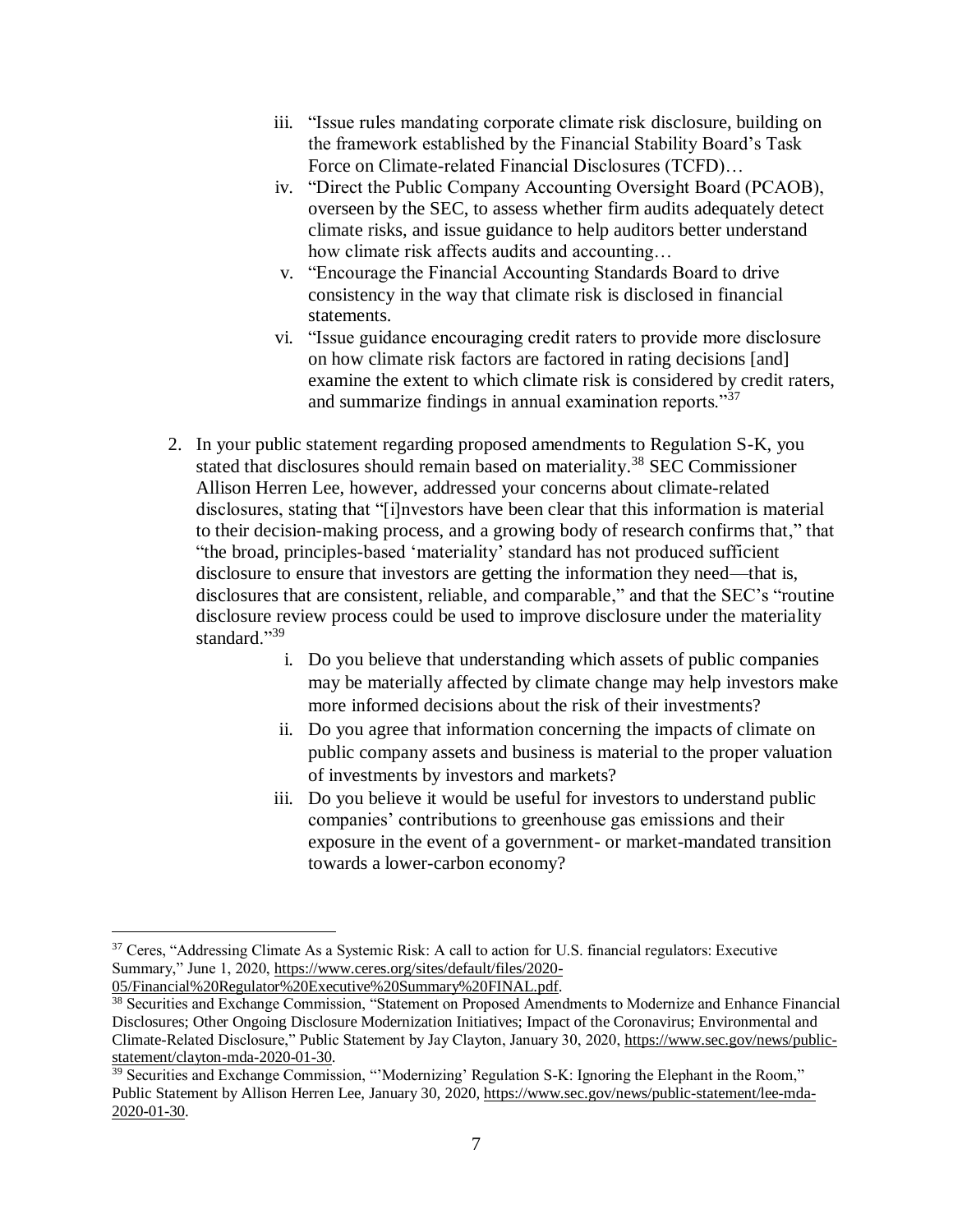- 3. A 2018 Government Accountability Office report found that "[i]mpacts from a changing climate can pose serious risks to the global economy and affect many economic sectors" and that "SEC reviewers may not have access to the detailed information that companies use to arrive at their determination of whether risks, including climate-related risks, must be disclosed in their SEC filings."<sup>40</sup> While the SEC has issued some guidance for considering climate effects,<sup>41</sup> it has not mandated disclosures for how that risk materially affects returns.
	- a. What is the SEC doing to address the concerns raised by the Government Accountability Office report?
	- b. If federal regulators do not have the information needed to fully understand public companies' climate-related risks under current rules, do investors have the adequate information needed to make informed decisions about companies' risks, as well as exposure in the event of a government- or marketmandated transition towards a lower-carbon economy?
- 4. The July 2020 National Whistleblower Center report stated, "[t]he fossil fuel sector is a prime example of an industry sector with incentives to commit fraud given that its financial stability and profitability are greatly threatened by industry conditions and larger economic trends."<sup>42</sup>
	- a. Without standard, mandatory climate risk disclosures, how is the SEC addressing potential harmful incentives and conflicts of interest in the disclosure of material climate-related risks in the fossil fuel industry?
- 5. My *Climate Risk Disclosure Act* would require rigorous disclosures of critical information about climate-related risks by all public companies, including companies' direct and indirect greenhouse gas emissions; assets related to fossil fuel that companies own or manage; how companies' financial valuations would be affected under various climate scenarios; and companies' risk management strategies related to the physical and transition climate change risks. $43$  The SEC, however, can issue rules using its authority under Section 13 of the *Securities and Exchange Act of 1934*, <sup>44</sup> requiring these disclosures without new legislation.
	- a. The most recent volume of the National Climate Assessment, a scientific report issued by 13 federal agencies in November 2018, stated that climate

[https://www.whistleblowers.org/news/new-report-warns-that-fossil-fuel-industry-deception-about-climate-risks](https://www.whistleblowers.org/news/new-report-warns-that-fossil-fuel-industry-deception-about-climate-risks-represents-a-ticking-time-bomb-threatening-the-global-financial-system/)[represents-a-ticking-time-bomb-threatening-the-global-financial-system/.](https://www.whistleblowers.org/news/new-report-warns-that-fossil-fuel-industry-deception-about-climate-risks-represents-a-ticking-time-bomb-threatening-the-global-financial-system/)

<sup>40</sup> Government Accountability Office, "CLIMATE-RELATED RISKS: SEC Has Taken Steps to Clarify Disclosure Requirements," February 2018[, https://www.gao.gov/assets/700/690197.pdf.](https://www.gao.gov/assets/700/690197.pdf)

<sup>41</sup> Securities and Exchange Commission, "Commission Guidance Regarding Disclosure Related to Climate Change," February 8, 2010[, https://www.sec.gov/rules/interp/2010/33-9106.pdf.](https://www.sec.gov/rules/interp/2010/33-9106.pdf)

<sup>&</sup>lt;sup>42</sup> National Whistleblower Center, "Exposing a Ticking Time Bomb: How Fossil Fuel Industry Fraud is Setting Us Up for a Financial Implosion – and What Whistleblowers Can Do About It," July 23, 2020,

<sup>&</sup>lt;sup>43</sup> Office of Senator Warren, "Senator Warren, Representative Casten Lead Colleagues Introducing a Bill to Require Every Public Company to Disclose Climate-Related Risks," press release, July 10, 2019,

[https://www.warren.senate.gov/newsroom/press-releases/senator-warren-representative-casten-lead-colleagues](https://www.warren.senate.gov/newsroom/press-releases/senator-warren-representative-casten-lead-colleagues-introducing-a-bill-to-require-every-public-company-to-disclose-climate-related-risks)[introducing-a-bill-to-require-every-public-company-to-disclose-climate-related-risks.](https://www.warren.senate.gov/newsroom/press-releases/senator-warren-representative-casten-lead-colleagues-introducing-a-bill-to-require-every-public-company-to-disclose-climate-related-risks)

<sup>44</sup> 15 U.S.C. 78m.